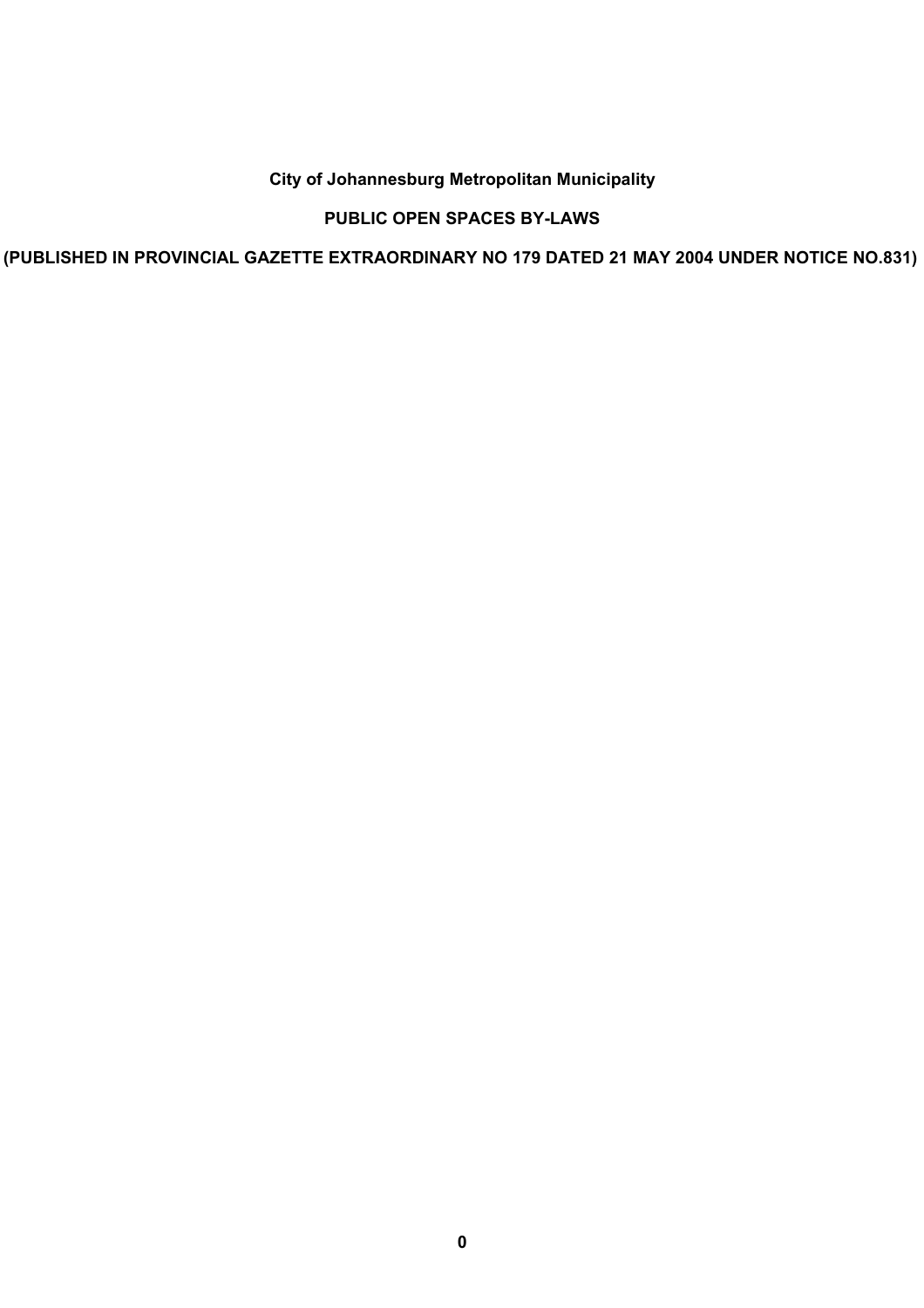### **CITY OF JOHANNESBURG METROPOLITAN MUNICIPALITY**

#### **PUBLIC OPEN SPACES BY-LAWS**

**The Municipal Manager of the City of Johannesburg Metropolitan Municipality hereby, in terms of Section 13(a) of the Local Government: Municipal Systems Act, 2000 (Act No 32 of 2000), publishes the Public Open Spaces By-laws for the City of Johannesburg Metropolitan Municipality, as approved by its Council, as set out hereunder.** 

## **CITY OF JOHANNESBURG METROPOLITAN MUNICIPALITY**

### **PUBLIC OPEN SPACES BY-LAWS**

### **TABLE OF CONTENTS**

### **CHAPTER 1**

#### **INTERPRETATION AND FUNDAMENTAL PRINCIPLES**

- 1. Definitions and interpretation<br>2. Application of By-laws
- Application of By-laws
- 3. Purpose of By-laws

### **CHAPTER 2**

### **MANAGEMENT AND ADMINISTRATION OF PUBLIC OPEN SPACES**

- 4. Principles of By-laws<br>5. Application of principl
- 5. Application of principles<br>6 General nowers of Cour
- 6. General powers of Council
- 7. Fees
- 8. Restricting access
- 9. Powers of authorised officials
- 10. Obligations in relation to public open spaces

## **CHAPTER 3**

### **PROHIBITED CONDUCT**

- 11. Prohibited activities
- 12. General prohibition
- 13. Prohibited use
- 14. Waste<br>15 Vehicle
- **Vehicles**
- 16. Vegetation and animals
- 17. Municipal property and erection of structures
- 18. Selling and special events
- 19. Community service
- 20. Restoration or removal notices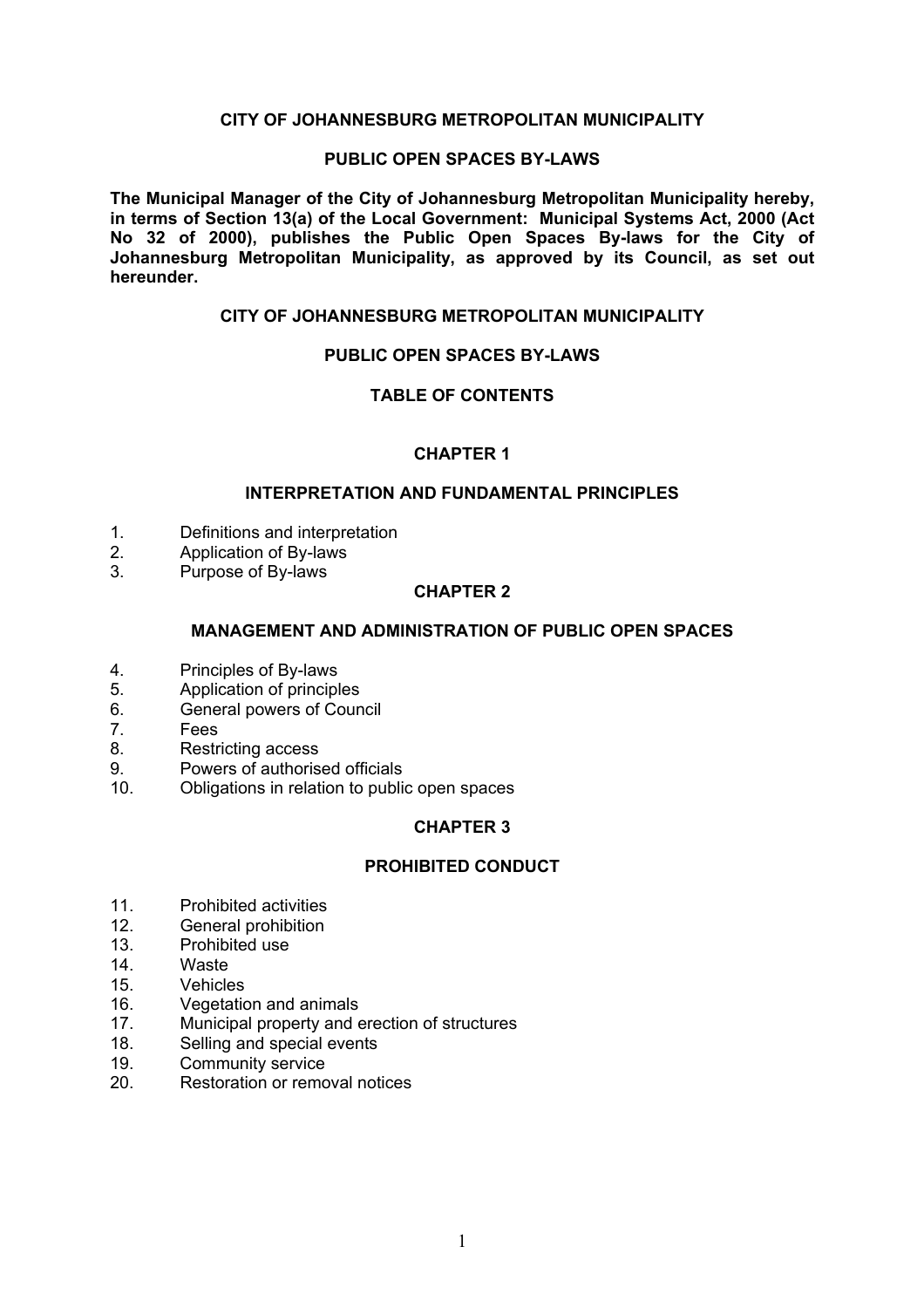# **APPLICATIONS FOR AUTHORISATION**

- 21. Application for permission<br>22. Application for a special ev
- 22. Application for a special event permit<br>23. Application for permission to farm in a
- 23. Application for permission to farm in an urban agricultural public open space

## **CHAPTER 5**

## **CO-OPERATIVE MANAGEMENT AGREEMENTS**

24. Entering into agreements

## **CHAPTER 6**

# **TREE PRESERVATION ORDERS**

- 25. General
- 26. Procedure

# **CHAPTER 7**

# **MISCELLANEOUS**

- 27. Offences and penalties
- 28. Repeal<br>29. Short T
- Short Title

# **SCHEDULE 1**

# **REPEALED BY-LAWS**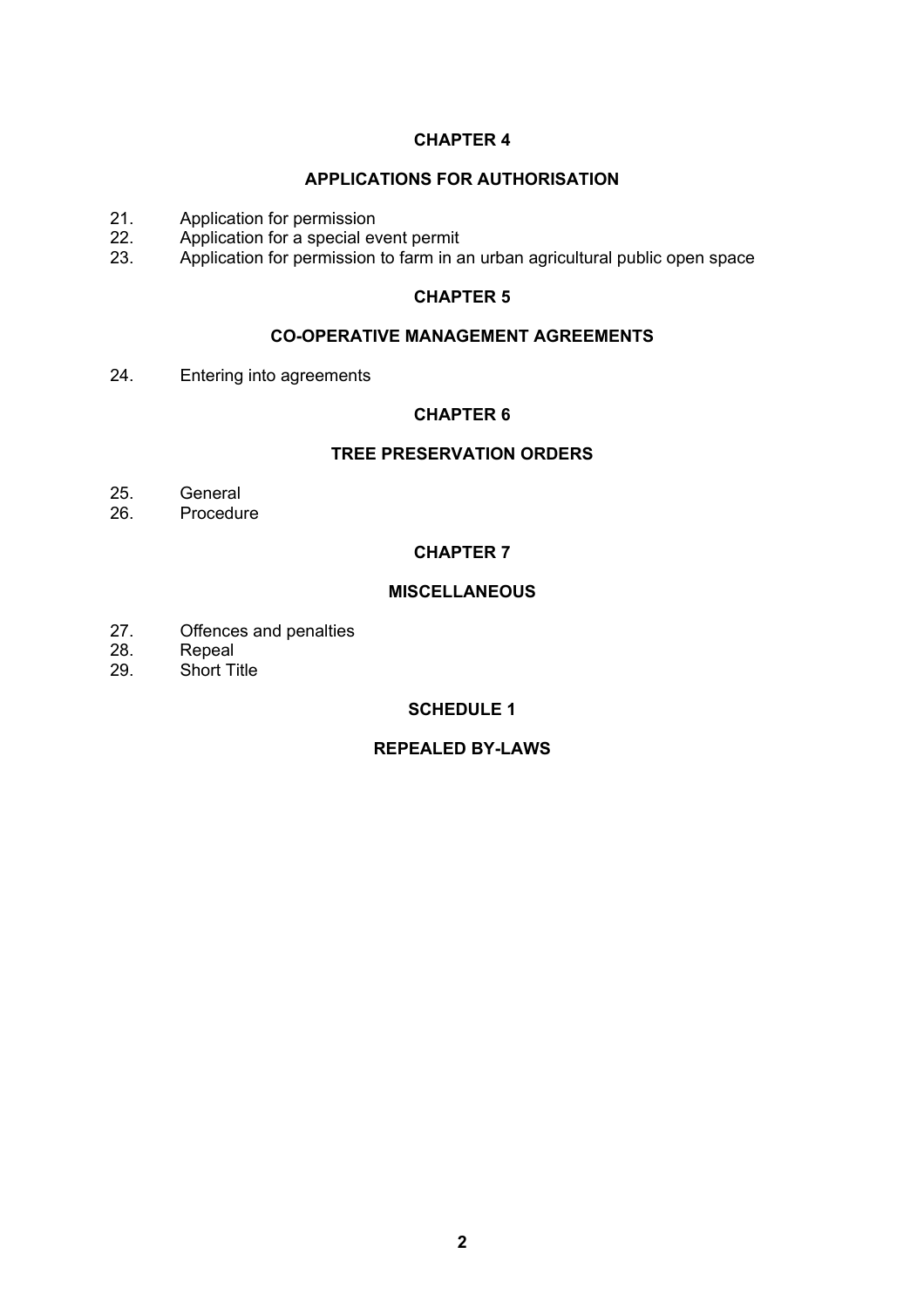### **INTERPRETATION AND FUNDAMENTAL PRINCIPLES**

#### **Definitions and interpretation**

1.  $(1)$  In these By-laws, unless the context otherwise indicates  $-$ 

"active game" means any physical sport, game or other activity participated in by one or more persons which is undertaken within a public open space other than in an area set aside for that purpose, and which may cause injury to other users of the public open space, a nuisance or damage to vegetation or municipal property within a public open space and includes rugby, golf, archery, football, tennis, badminton, hockey, netball, volleyball, skate-boarding, roller-skating and in-line skating;

"authorised official" means any official of the Council who has been authorised by the Council to administer, implement, and enforce the provisions of these Bylaws;

"conservation public open space" means public open space which is managed by or on behalf of the Council for conservation purposes, and includes any nature reserve, greenbelt, ravine, bird sanctuary and site of historic, ecological or archaeological value;

"Council" means -

- (a) the Metropolitan Municipality of the City of Johannesburg established by Provincial Notice No 6766 of 2000 dated I October 2000, as amended, exercising its legislative and executive authority through its municipal Council; or
- (b) its successor in title; or
- (c) a structure or person exercising a delegated power or carrying out an instruction, where any power in these by-laws has been delegated or subdelegated, or an instruction given, as contemplated in section 59 of the Local Government: Municipal Systems Act, 2000 (Act No 32 of 2000); or
- (d) a service provider fulfilling a responsibility under these by-laws, assigned to it in terms of section 81(2) of the Local Government: Municipal Systems Act (Act No. 32 of 2000) or any other law, as the case may be.

"designated area" means an area designated by the Council as an area in which an active game or any other activity or conduct, which would otherwise be prohibited under Chapter 3 of these By-laws, may be undertaken;

"environment" means the surroundings within which humans exist and that are made up of  $-$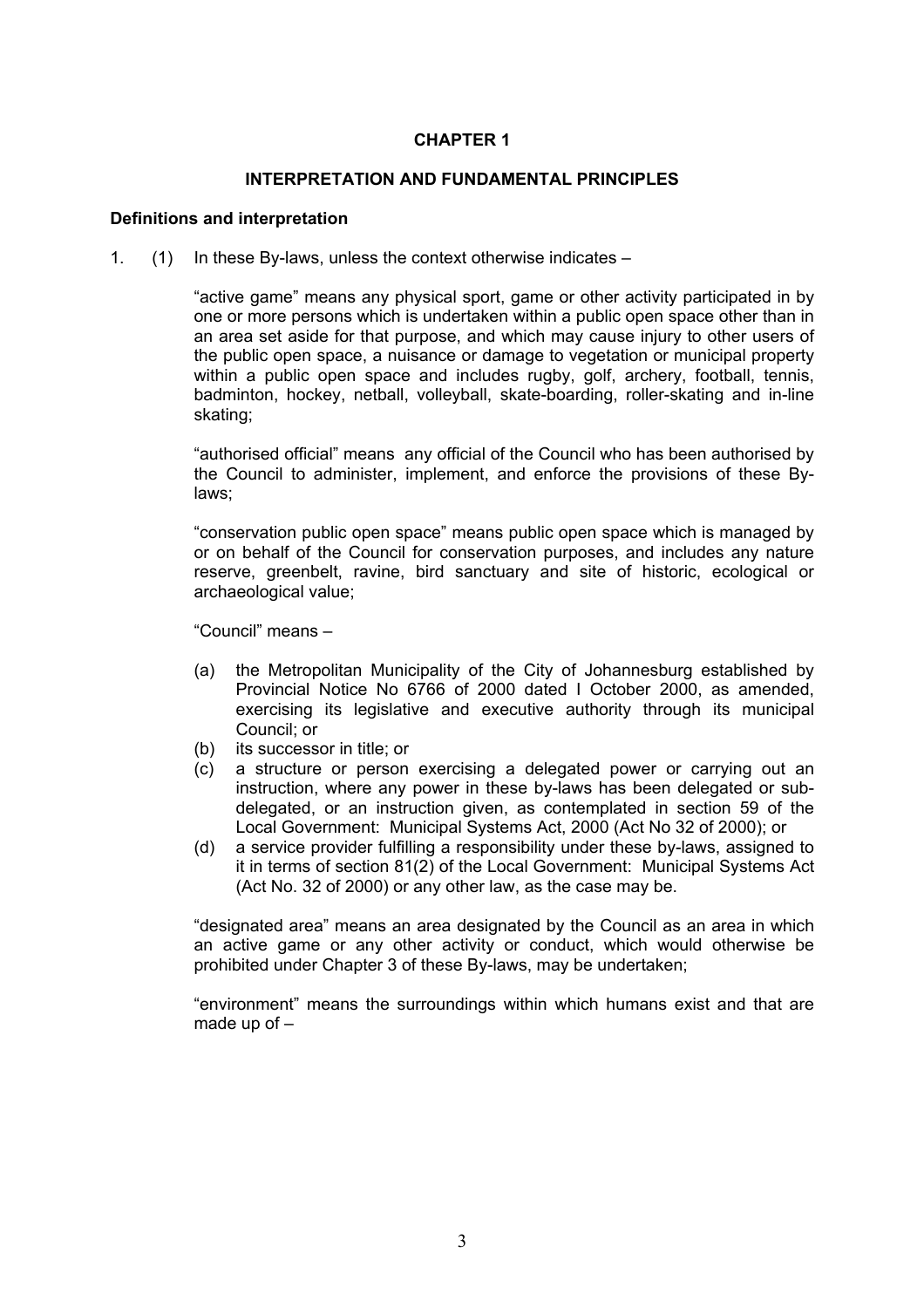- (a) the land, water and atmosphere of the earth;
- (b) micro-organisms, plant and animal life;
- (c) any part or combination of paragraphs (a) and (b) and the interrelationships among and between them; and
- (d) the physical, chemical, aesthetic and cultural properties and conditions of the foregoing that influence human health and well-being;

"environmentally sustainable" means the exercising of any decision-making powers or performance of any activities in a manner aimed at ensuring that  $-$ 

- (a) the risk of harm to the environment and to human health and safety is minimised to the extent reasonably possible under the circumstances;
- (b) the potential benefits to the environment and to human health and safety are maximised to the extent reasonably possible under the circumstances; and
- (c) legislation intended to protect the environment and human health and safety is complied with;

"local community" means that body of persons comprising  $-$ 

- (a) the residents of the area in which a public open space is situated;
- (b) the ratepayers of the area in which a public open space is situated; and
- (c) any civic organisation and non-governmental or private sector organisation or body which are involved in local affairs in the area in which a public open space is situated;

"municipal manager" means a person appointed as such by the Council in terms of section 82 of the Local Government: Municipal Structures Act, 1998 (Act No 117 of 1998);

"municipal property" means any structure or thing owned or managed by or on behalf of the Council and which is incidental to the use and enjoyment of a public open space and includes any building, lapa, kiosk, bench, picnic table, playground equipment, fountain, statue, monument, fence, pole, notice and sign;

"notice" means a clear and legible official notice drawn up by the Council in English and Afrikaans and prominently displayed in a public open space;

"nuisance" means an unreasonable interference or likely interference with-

- (a) the health or well-being of any person;
- (b) the use and enjoyment by an owner or occupier of his or her property; or
- (c) the use and enjoyment by a member of the public of a public open space;

"organ of State" means -

- (a) any department of State or administration in the national, provincial or local sphere of government; and
- (b) any other functionary or institution  $-$ 
	- (i) exercising a power or performing a function in terms of the Constitution of the Republic of South Africa Act, 1996 (Act No. 108 of 1996) or a provincial Constitution; or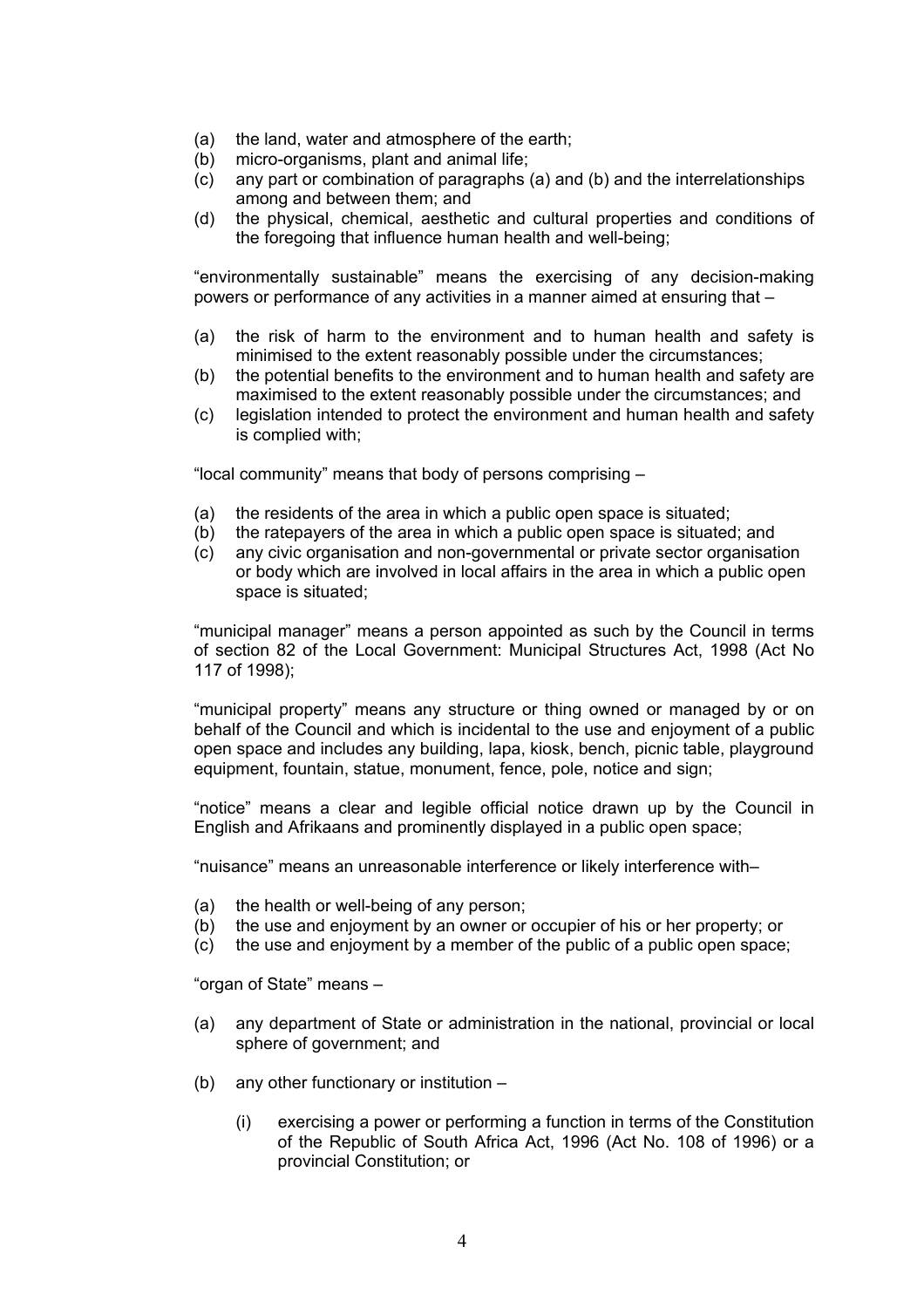(ii) exercising a public power or performing a public function in terms of any legislation, but does not include a court of law and a judicial officer;

"person" means a natural person or a juristic person, and includes an organ of State;

"prescribed fee" means a fee determined by the Council by resolution in terms of section 10G(7)(a)(ii) of the Local Government Transition Act, 1993 (Act No. 209 of 1993), or any other applicable legislation;

"printed matter" includes any advertisement, billboard, poster, book, pamphlet or handbill;

"prohibited activity" means any activity or behaviour which is prohibited in terms of Chapter 3 from being undertaken in a public open space, either completely or without permission in terms of section [21,](#page-13-0) [22](#page-13-1) or [23;](#page-14-0)

"public open space" means any land which  $-$ 

- (a) is owned by an organ of State, or
- (b) over which an organ of State has certain real rights arising from the filing in the Deeds Office or other registration office of a general plan of a township, agricultural holding or other division of land, or any alteration, addition to or amendment of such land approved by the Surveyor-General, on which is marked the land to which the public has a common right of use; and
- (c) is controlled and managed by the Council; and
- (d) is either  $-$ 
	- (i) set aside in terms of any law, zoning scheme or spatial plan, for the purpose of public recreation, conservation, the installation of public infrastructure or agriculture; or
	- (ii) predominantly undeveloped and open and has not yet been set aside for a particular purpose in terms of any law, zoning scheme or spatial plan;

"public utility public open space" means public open space which is managed by or on behalf of the Council for the purposes of providing a public service, which includes road reserves and areas subject to electrical, pipeline and other public utility servitudes, but excludes council housing, clinics and other social services;

"recreational public open space" means public open space which is managed by or on behalf of the Council for public recreational purposes, and includes any park, botanical garden, sportsground and playground, but excludes any golf course;

"road reserve" means that portion of a road, street or thoroughfare improved, constructed or intended for vehicular traffic and which is between the edges of the roadway and that portion of a road, street or thoroughfare, including the sidewalk, which is not the roadway or shoulder;

"special event" means a parade, procession, race, concert, show, exhibition, festival, ceremony, film shoot, photographic shoot or similar event, which requires, for that purpose, exclusive use of a part of a public open space;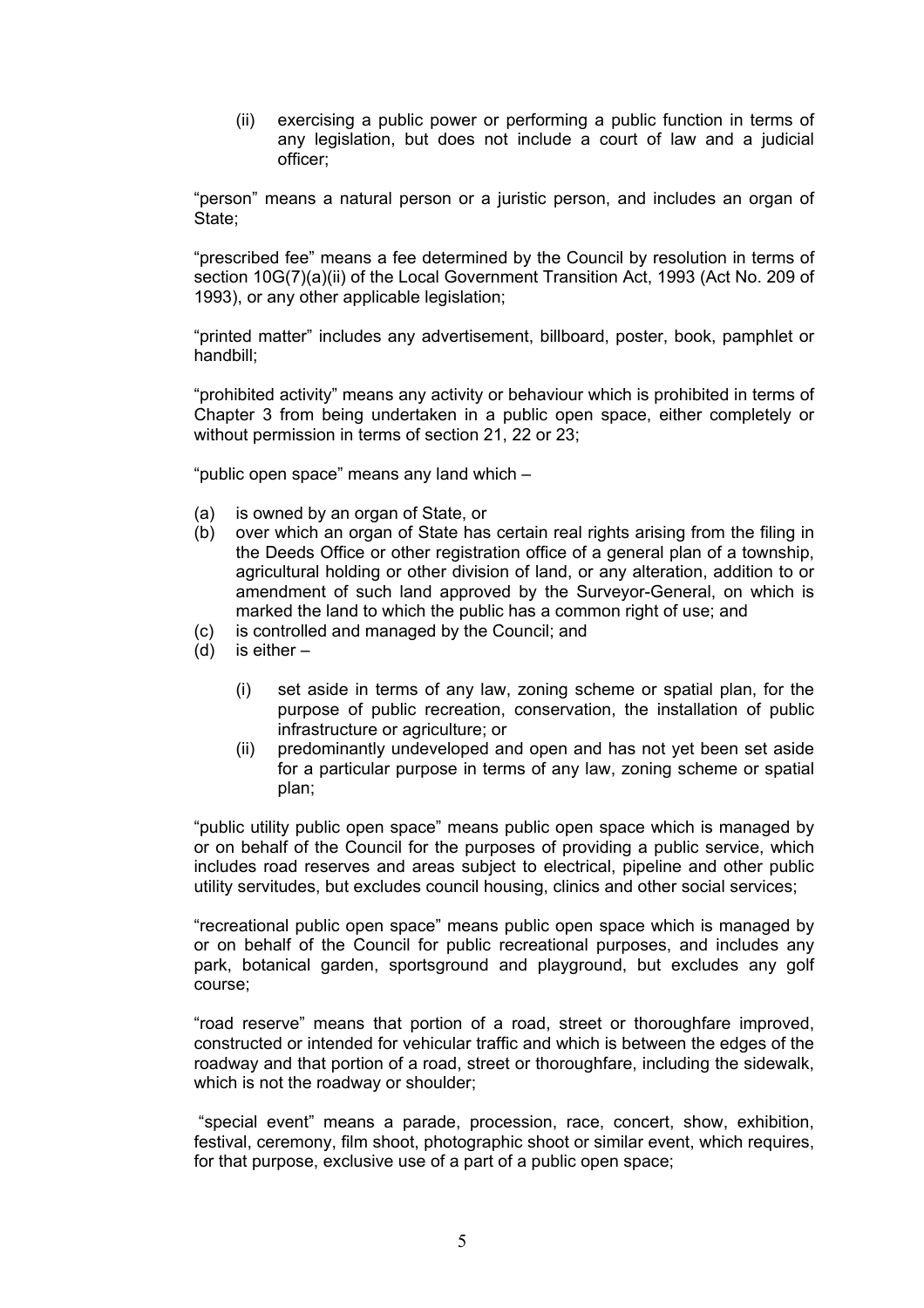"urban agricultural public open space" means public open space which is managed by or on behalf of the Council for urban agricultural purposes;

"vehicle" means a device designed or adapted mainly to travel on wheels, but excludes a wheelchair and children's pushchair and perambulator;

"waste" means any substance or article which a person wishes to dispose of because it is unwanted, superfluous, broken, worn out, contaminated or otherwise spoilt and that has been discarded or has been accumulated or stored so that it can be discarded, reused, reclaimed or recycled;

"watercraft" includes any boat, raft, yacht, canoe, inflatable mattress, model ship or boat, radio-controlled boat or similar device;

"water body" means any body of water within a public open space and includes a pond, fountain, artificial watercourse, dam, lake, canal, reservoir, stream, river and wetland.

(2) If any provision in these By-laws vests or imposes any power, function or duty of the Council in or on an employee of the Council and such power, function or duty has in terms of section 81(2) of the Local Government: Municipal systems Act, 2000, or any other law been assigned to a service provider, the reference in such provision to such employee must be read as a reference to the service provider or, where applicable, an employee of the service provider authorised by it.

### **Application of By-laws**

- 2. (1) These By-laws apply to every public open space which falls under the jurisdiction of the Council, but do not apply to cemeteries.
	- (2) These By-laws are binding on the State.

#### **Purpose of By-laws**

- 3. The purpose of these By-laws is to provide, in conjunction with other applicable legislation, an effective legal and administrative framework-
	- (a) to ensure that the way in which the Council controls, manages and develops public open spaces is environmentally sustainable, and is in the long-term interests of the whole community of Johannesburg, including future generations; and
	- (b) which clearly defines the rights and obligations of the public in relation to public open spaces.

## **CHAPTER 2**

### **MANAGEMENT AND ADMINISTRATION OF PUBLIC OPEN SPACES**

#### **Principles of By-laws**

4. (1) Public open spaces must be managed, and where appropriate developed, in the interests of the whole community, and in determining the interests of the whole  $community -$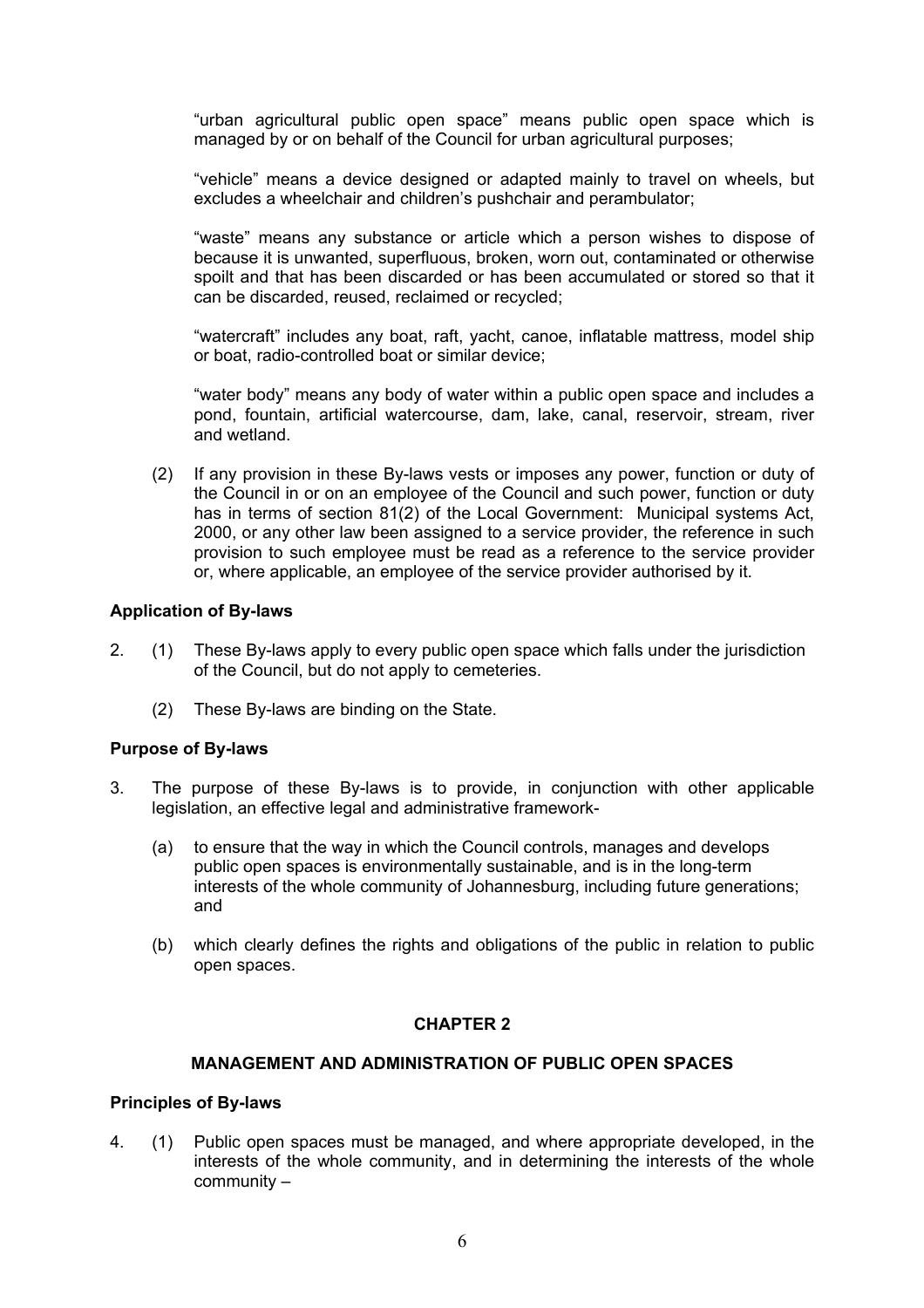- (a) the long-term collective interests of the people of Johannesburg, and of South Africa, must be prioritised over the interests of any specific interest group or sector of society;
- (b) a long-term perspective, which takes account the interests of future generations, must be adopted; and
- (c) the interests of other living organisms which depend on public open spaces must be taken into account.
- (2) Public open spaces must be managed in an environmentally sustainable manner.
- (3) Subject to the provisions of subsection (5) and section [7,](#page-8-0) people must be given access to public open spaces on a non-discriminatory and equitable basis.
- (4) If necessary, special measures must be taken to facilitate access to public open spaces by historically disadvantaged persons and by disabled persons.
- (5) Access to a public open space may be restricted in a manner which does not unjustifiably discriminate against any person or class of persons-
	- (a) if the restriction is authorised by these By-laws or by any other law; or
	- (b) in order to achieve the purposes of these By-laws.
- (6) The recreational, educational, social and other opportunities which public open spaces offer must be protected and enhanced to enable local communities, particularly historically disadvantaged communities, and the public to improve and enrich their quality of life.
- (7) Local communities must be encouraged to use and care for public open spaces in their areas.
- <span id="page-7-0"></span>(8) The natural environment and heritage resources within public open spaces must be identified, preserved, protected and promoted, for the benefit of the local community, the public and future generations.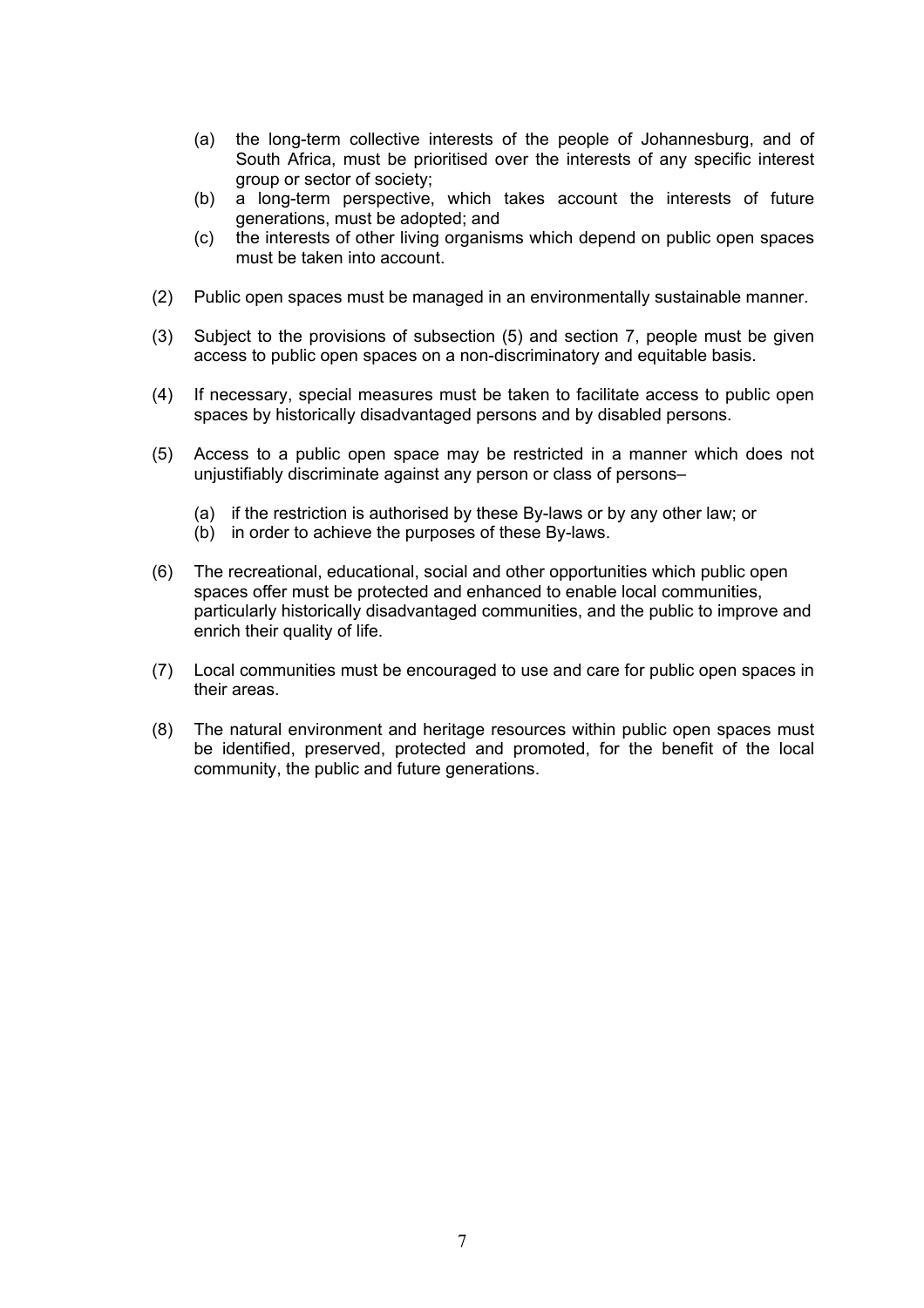# **Application of principles**

- 5. The public open space management principles set out in section [4,](#page-7-0) and the national environmental management principles set out in section 2 of the National Environmental Management Act, 1998 (Act 107 of 1998), must be considered and applied by any person  $-$ 
	- (a) exercising a power or function or performing a duty under these By-laws;
	- (b) formulating or implementing any policy which is likely to have a significant effect on, or which concerns the use of, public open spaces within the Council's jurisdiction; or
	- (c) exercising a public power or function or performing a public duty which is likely to have a significant effect on, or which concerns the use of, public open spaces.

# **General powers of Council**

- 6. The Council may in relation to any public open space  $-$ 
	- (a) designate any area within a public open space as an area within which one or more activities otherwise prohibited in terms of these By-laws may be undertaken, and display a prominent notice to this effect at every entrance to the designated area;
	- (b) develop any public open space in accordance with the principles set out in section  $4<sup>°</sup>$
	- (c) erect, construct, establish or demolish municipal property; and
	- $(d)$  exercise any other power reasonably necessary for the discharge of the Council's obligations in terms of these By-laws relating to the management of public open spaces.

## **Fees**

- <span id="page-8-0"></span>7. Any member of the public must pay  $-$ 
	- (a) a prescribed fee to use recreational or other facilities which the Council provides within any public open space;
	- (b) a prescribed fee for entrance to any public open space which is significantly more expensive to maintain than other public open spaces, such as botanical gardens;
	- (c) a prescribed fee for the right to undertake a special event;
	- (d) a prescribed fee for the right to exclusively use municipal property for a specific period;
	- (e) a deposit prior to undertaking a prohibited activity permitted by the Council;
	- (f) an annual or monthly fee for the right to use urban agricultural public open space to the exclusion of any other person; and
	- (g) a prescribed fee for processing applications for permits or letters of permission under these By-laws,

if such a fee or deposit has been determined by the Council.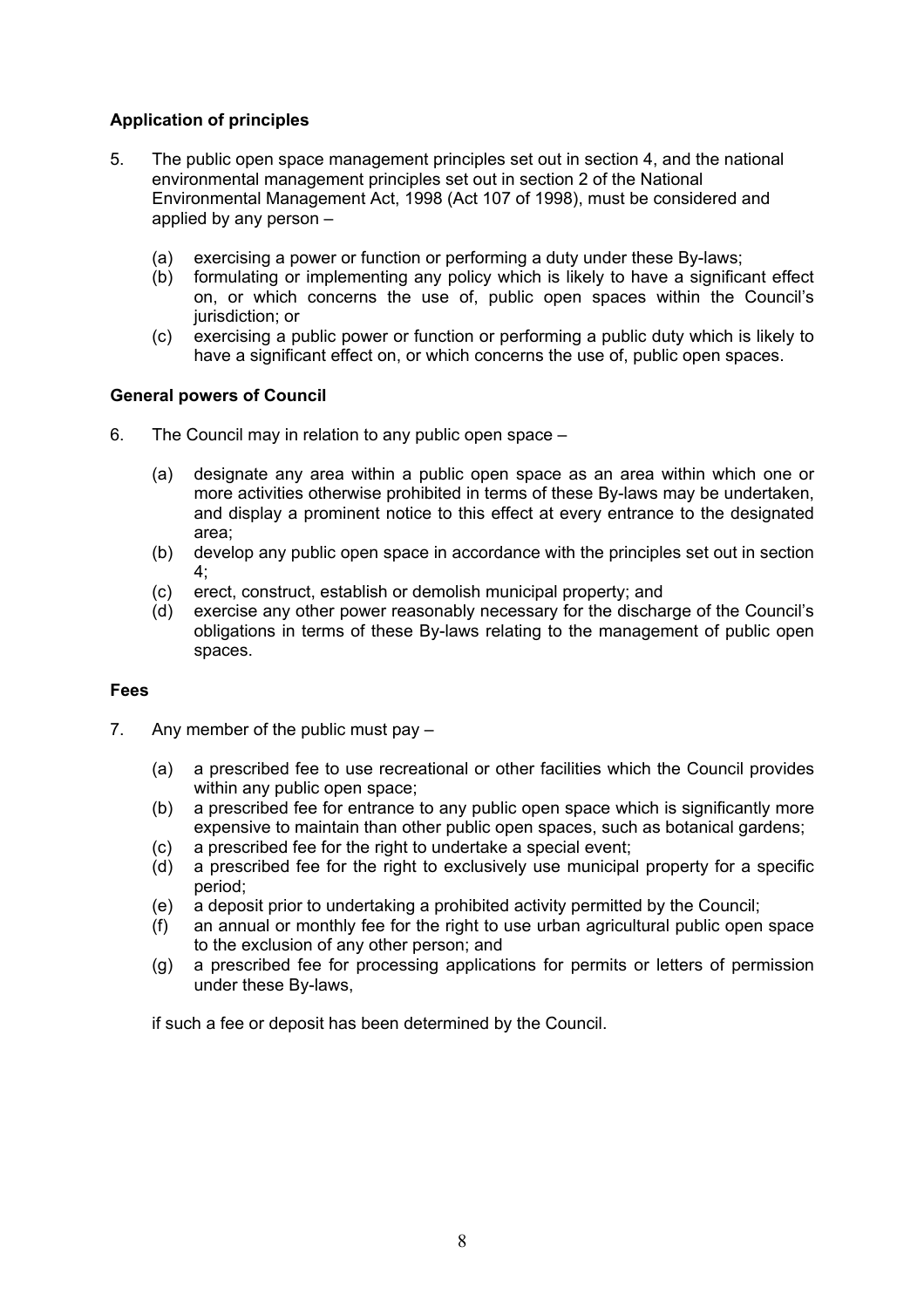# **Restricting access**

- <span id="page-9-0"></span>8. The Council may restrict access to any public open space or to any part of a public open space for a specified period of time  $-$ 
	- (a) to protect any aspect of the environment within a public open space;
	- (b) to reduce vandalism and the destruction of property;
	- (c) to improve the administration of a public open space;
	- (d) to develop a public open space;
	- (e) to enable a special event which has been permitted in terms of section [22,](#page-14-1) to proceed; or
	- (f) to undertake any activity which the Council reasonably considers necessary or appropriate to achieve the purposes of these By-laws.

# **Powers of authorised officials**

- 9. In relation to any public open space, an authorized official may  $-$ 
	- (a) to the extent authorised by the Council administer, implement and enforce the provisions of these By-laws;
	- (b) issue a notice in terms of section [20;](#page-13-2)
	- (c) instruct any person to leave a public open space if the authorized official reasonably believes that the person is contravening any provision of these Bylaws, and fails to immediately terminate such contravention upon the instruction of that official; and
	- (d) if such official is a peace officer, exercise any power which may be exercised by a peace officer under the Criminal Procedure Act, 1977 (Act No. 51 of 1977).

## **Obligations in relation to public open spaces**

- 10. (1) The Council must within a public open space display any notice required under these By-laws.
	- (2) In relation to recreational public open spaces, the Council must  $-$ 
		- (a) ensure that they are open to the public between sunrise and sunset, unless specified otherwise in terms of a notice; and
		- (b) prominently display a notice at every entrance indicating:
			- (i) the opening and closing times of that recreational public open space; and
			- (ii) any rules made by the Council in relation to that recreational public open space.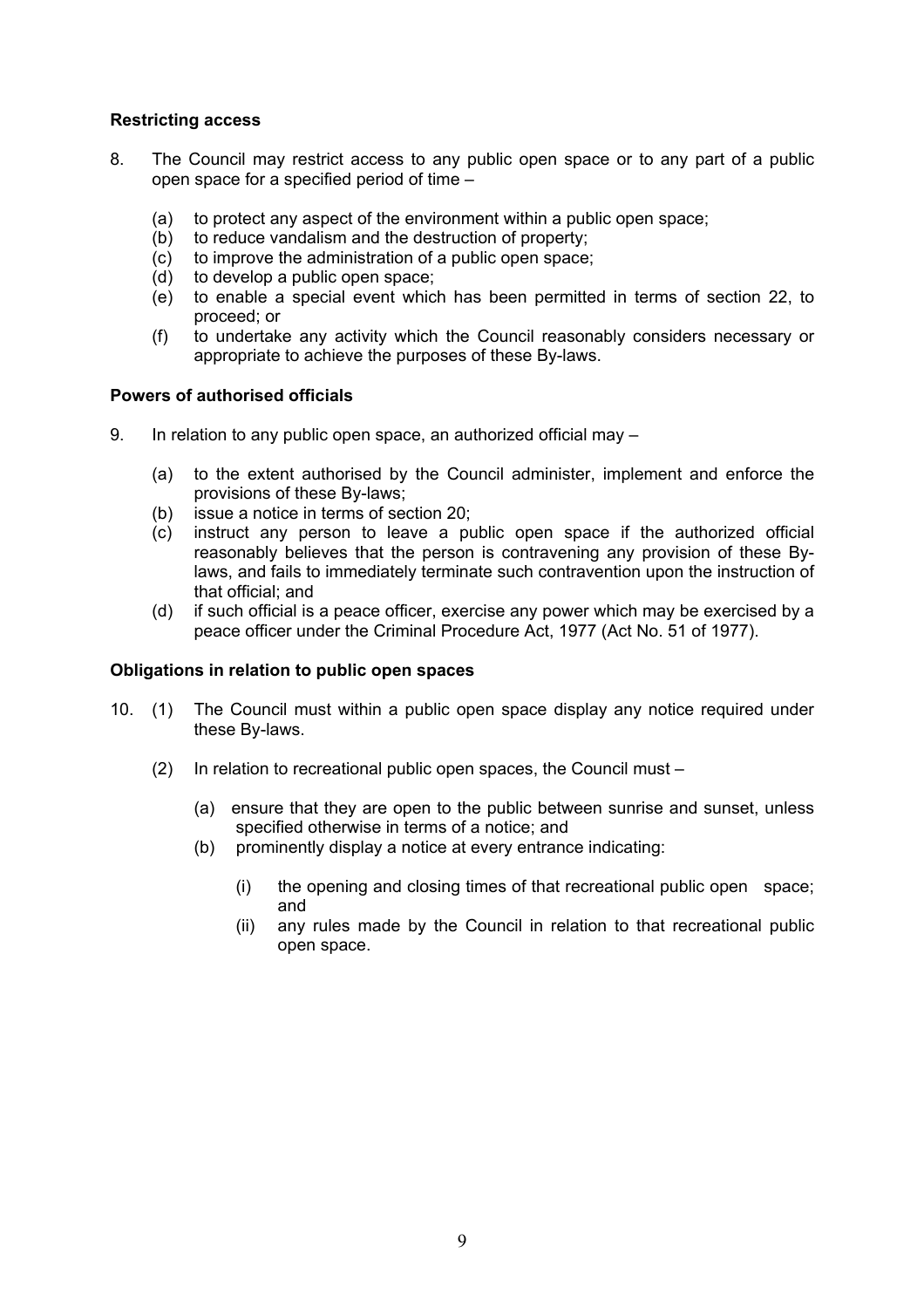## **PROHIBITED CONDUCT**

### **Prohibited activities**

- 11. (1) Any person who undertakes an activity or behaves in a manner that is prohibited in terms of these By-laws, commits an offence unless, in addition to any exceptions contained in sections 12 to 19, that activity or conduct-
	- (a) takes place in a designated area within which that activity or conduct is allowed; or
	- (b) is authorised in terms of a permission granted or permit issued in terms of section [21,](#page-13-0) [22](#page-13-1) or [23;](#page-14-0) or
	- (c) is deemed to be authorised by the Council under subsection (2).
	- (2) Subject to the provisions of subsection (3), a person is not in contravention of any provision of section 12 to 19 if that person needs to undertake the prohibited  $\arctivity -$ 
		- (a) to perform his or her obligations as an employee, agent or contractor of the Council under his or her contract with, or mandate from, the Council or to achieve the purposes of these By-laws;
		- (b) to carry out public duties as an employee, agent or contractor of an organ of State within a public open space which is subject to a public utility servitude in favour of that organ of State;
		- (c) to fulfil his or her duties as an authorised official; or
		- (d) to fulfill his or her duties as a peace officer.
	- (3) Subsection (2) must not be interpreted to allow a contravention of section 12(a) or (e) or any activity which the Council has expressly refused to permit.

#### **General prohibition**

- <span id="page-10-0"></span>12. No person may within a public open space  $-$ 
	- (a) act in a manner which is dangerous to life or property;
	- (b) contravene the provisions of any notice within any public open space;
	- (c) unlawfully enter a public open space to which access has been restricted in terms of section [8;](#page-9-0)
	- (d) cause a nuisance; or
	- (e) behave in an indecent or offensive manner.

#### **Prohibited use**

- 13. No person may within a public open space  $-$ 
	- (a) bathe, wade, or swim in or wash him- or herself, an animal or any object, including clothing, in any water body;
	- (b) make, light or otherwise start a fire except in a facility provided by the Council for that purpose;
	- (c) camp or reside;
	- (d) consume, brew, store or sell any alcoholic beverage;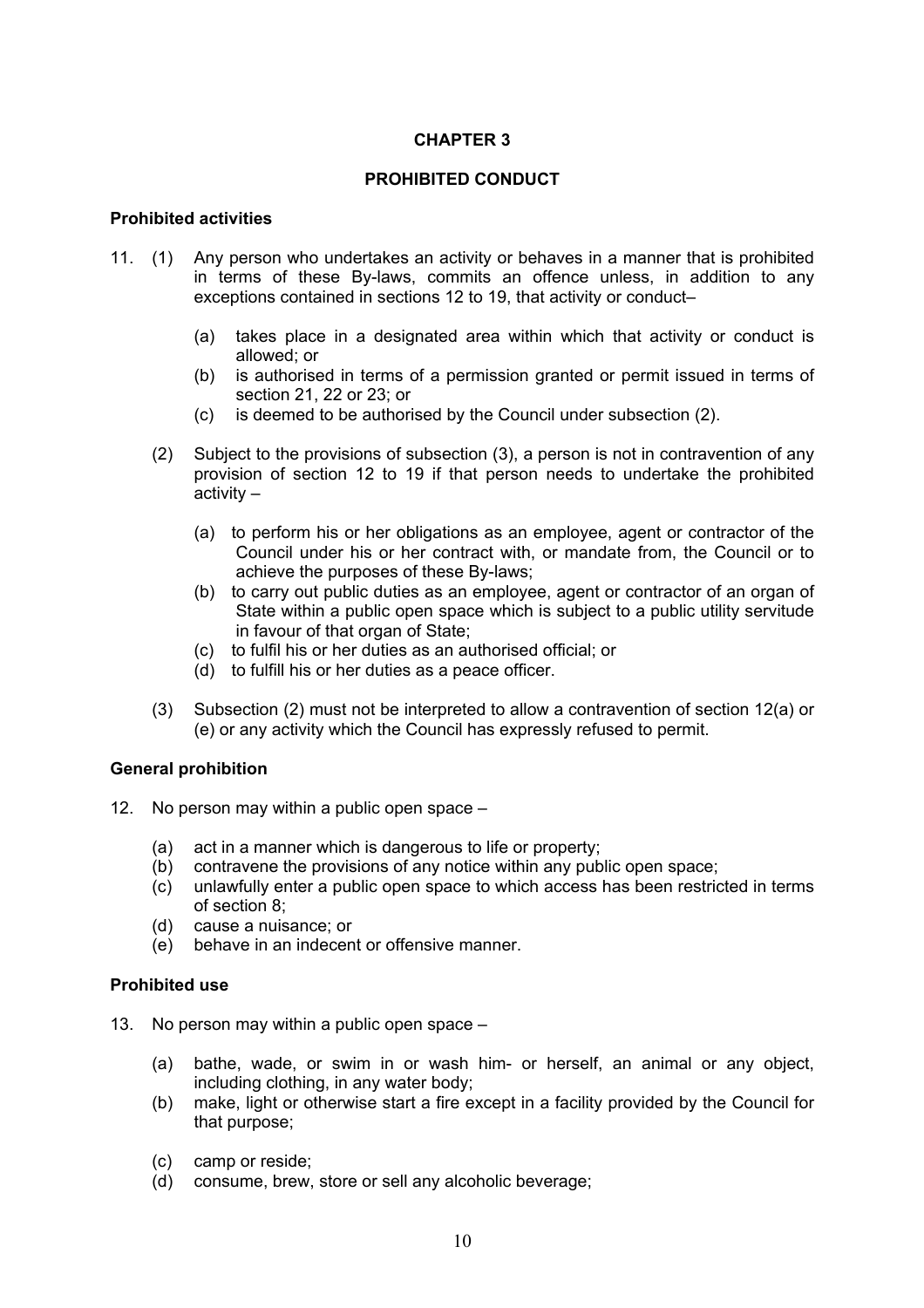- (e) use any sound equipment, including a radio, portable hi-fi or car stereo;
- (f) play an active game, except in an area designated for that purpose on a sport playing field or on a golf course; or
- (g) shoot a projectile of any nature.

### **Waste**

- 14. No person may within a public open space  $-$ 
	- (a) deposit, dump or discard any waste, other than in a receptacle provided by the Council for that purpose; or
	- (b) pollute or deposit any waste or thing in a manner which may detrimentally impact on a water body.

### **Vehicles**

- 15. No person may within a public open space  $-$ 
	- (a) except at times specified and on roads or pathways provided by the Council, drive, draw or propel any vehicle other than a bicycle;
	- (b) drive, draw or propel a vehicle in excess of five kilometres per hour; or
	- (c) park a vehicle in a public open space, except in designated area or other area where parking is otherwise permitted by the Council.

### **Vegetation and animals**

- 16. (1) Subject to the provisions of subsection (2), no person may within a public open  $space -$ 
	- (a) disturb, damage, destroy or remove any tree, shrub or other vegetation;
	- (b) affix or place any printed matter on a tree;
	- (c) plant any vegetation;
	- (d) alter the slope or drainage pattern so as to interfere with the access of water, air or nutrients to any tree or other plant;
	- (e) capture or attempt to capture, chase, shoot at, injure, throw objects at, tease, molest or in any other way disturb any animal, fish, or bird;
	- (f) disturb, damage or destroy any bird nest or egg;
	- (g) ride a horse, except-
		- (i) in a public open space or any part thereof designated by the Council for that purpose; and
		- (ii) a person who in the performance of his or her official duties, patrols a public open space on horseback;
	- (h) walk, carry, ride or bring an animal other than a horse or dog; or
	- (i) walk any dog unless-
		- (i) it is in a public open space or any part thereof which has not been designated by the Council as an area where no dogs are allowed, and it is on a leash and under control of a person; or
		- (ii) it is in a public open space or any part thereof designated by the Council as an area where dogs may run free: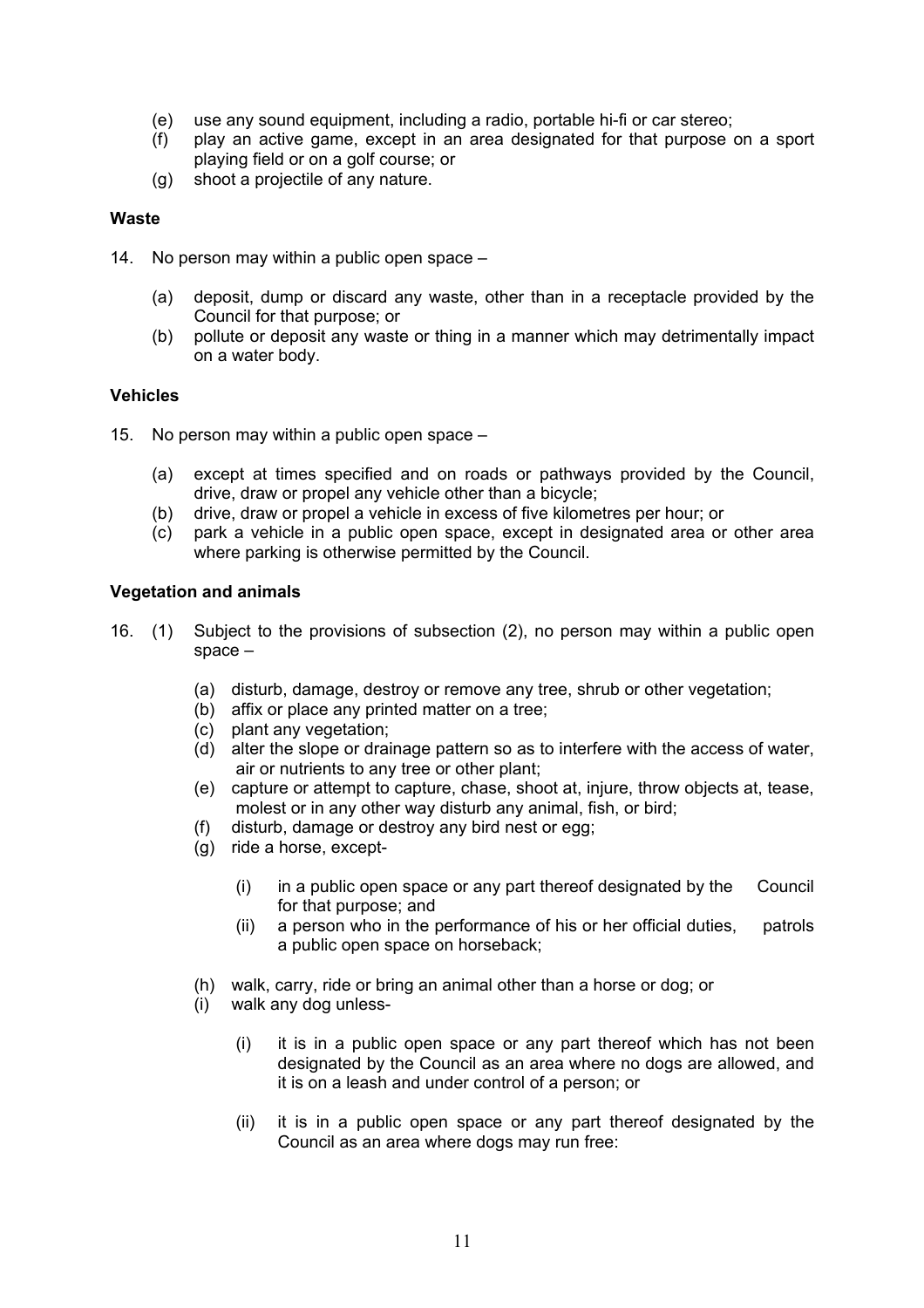Provided that if any dog excretes in a public open space, the person in control of the dog must immediately remove such excrement and dispose of it in a waste bin or other receptacle provided by the Council for that purpose.

(2) The provisions of subsection (1)(a) and (c) do not apply to any person who has obtained a permit in terms of section [23](#page-14-0) to undertake agricultural activities in an urban agricultural public open space.

### **Municipal property and erection of structures**

- 17. (1) Subject to the provisions of subsection (2), no person may within a public open space  $-$ 
	- (a) deface, damage, destroy or remove any municipal property;
	- (b) disturb the surface of any land, whether by digging, undertaking any earthworks or otherwise;
	- (c) erect, build or assemble any structure, including a hut, tent, screen, bulletin board, pole, stand or stage;
	- (d) affix or place on any municipal property, or distribute, any printed matter; or
	- (e) plug, tamper with, or in any way damage any plumbing, electrical, heating or other fixtures or installations.
	- (2) The provisions of subsection (1)(b) do not apply to any person who has obtained a permit in terms of section [23](#page-14-0) to undertake agricultural activities in an urban agricultural public open space.

#### **Selling and special events**

- 18. (1) No person may within a public open space  $-$ 
	- (a) use municipal property in a way that unfairly restricts or prevents other users of the public open space from enjoying that municipal property; or
	- (b) except within a public open space or part thereof, which has been let to a person by the Council for that purpose, sell, hawk, offer or display any goods or articles for sale or hire;
	- (2) No person may undertake a special event, except in terms of a permit issued in terms of section [22.](#page-14-1)

#### **Community service**

19. Except in terms of an agreement entered into in terms of section 24, no person may within a public open space undertake any community or voluntary work of any description.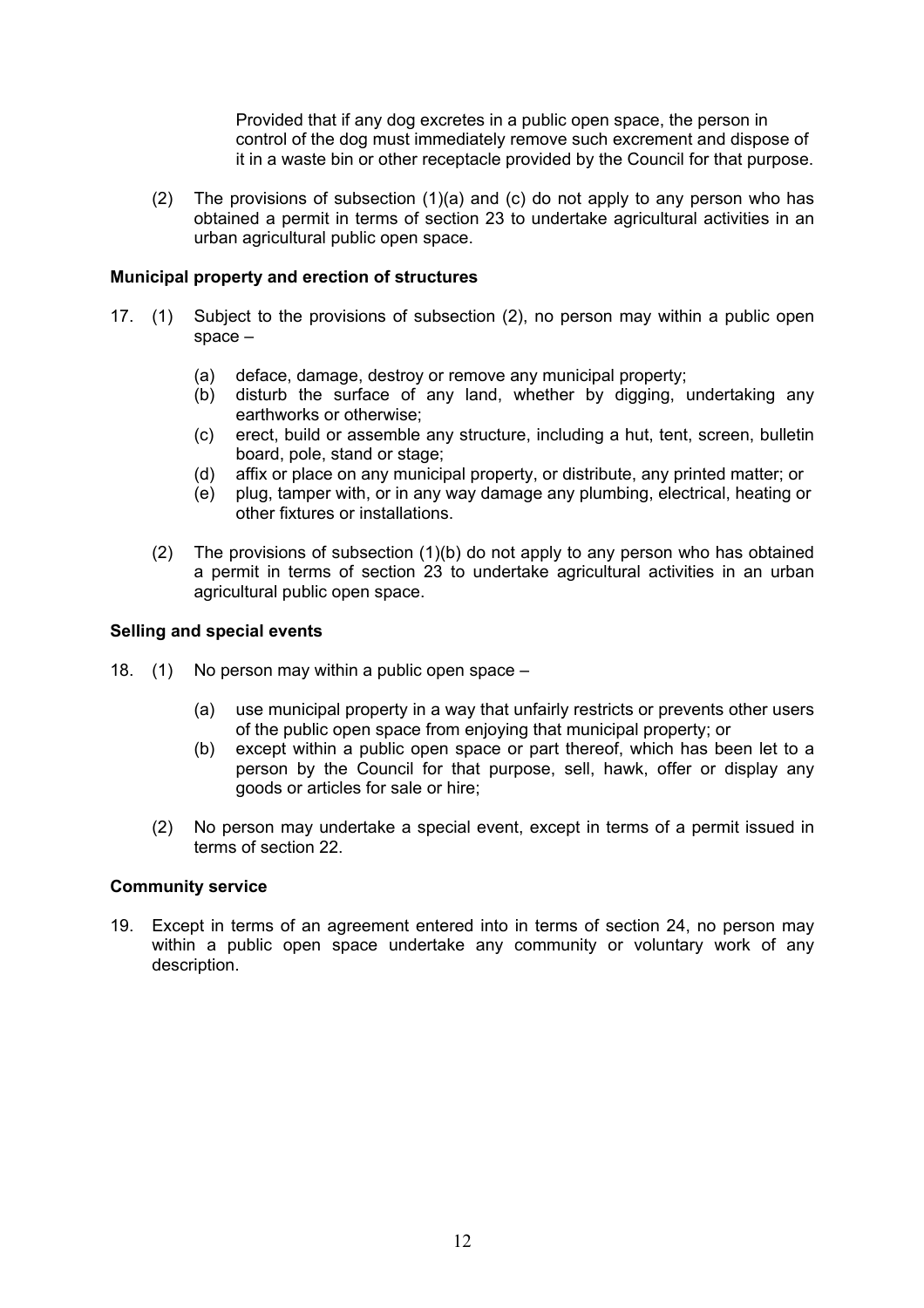### **Restoration or removal notices**

- <span id="page-13-2"></span>20. (1) Unless permission or a permit to do so has been obtained in terms of section [21,](#page-13-0) [22](#page-13-1) or [23,](#page-14-0) an authorised official may issue a restoration or removal notice to any person who has in a public open space  $-$ 
	- (a) damaged, defaced, disturbed, destroyed, demolished or removed vegetation or a municipal structure;
	- (b) erected, built or assembled a structure; or
	- (c) dumped, discarded or deposited any waste, other than in a receptacle provided by the Council for that purpose.
	- (2) The restoration or removal notice may direct the person concerned within a reasonable time specified in the notice to take stated reasonable steps specified in the notice-
		- (a) to restore or rehabilitate the affected area to the reasonable satisfaction of the Council; or
		- (b) to remove a structure or thing and restore the affected site, as nearly as practicable, to its former condition.

# **CHAPTER 4**

## **APPLICATIONS FOR AUTHORISATION**

### **Application for permission**

- <span id="page-13-0"></span>21. (1) Any person who wants to undertake a prohibited activity must make application in writing to the Council for permission to do so, which application must be accompanied by the prescribed fee.
	- (2) The Council may, after receiving an application, request the applicant to provide additional information which the Council reasonably requires in order to consider the application.
	- (3) The Council may refuse to consider an application until it has been provided with the information that it reasonably requires to make an informed decision and if the prescribed fee has not been paid.
	- (4) Subject to the provisions of subsections (2) and (3), the Council must consider the application within a reasonable time and must either-
		- (a) refuse the application; or
		- (b) grant permission in writing to the applicant subject to such conditions as the Council may consider appropriate to best achieve the purposes of these Bylaws, which may include payment of a deposit, a prescribed fee or both.
	- (5) The Council may not grant permission for any person to behave in a manner which is prohibited in terms of section [12\(](#page-10-0)a) or (e).

## **Application for a special event permit**

<span id="page-13-1"></span>22. (1) An application for permission to hold a special event in a public open space must be made at least 21 days prior to the proposed date of the special event.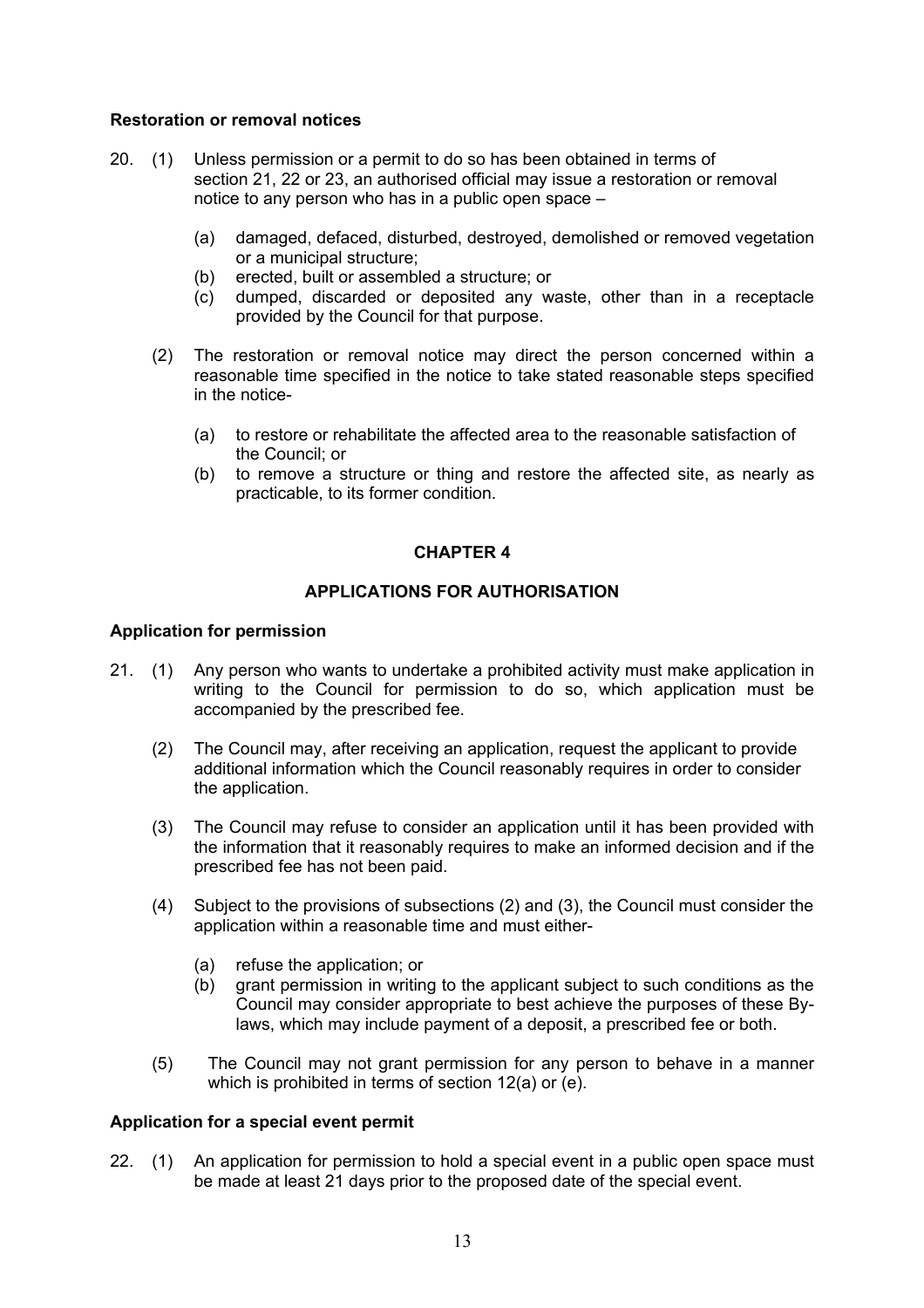- (2) The time period referred to in subsection (1) may, on good cause shown, be reduced by the Council.
- (3) An application in terms of subsection (1), must contain the following information:
	- (a) The name and full contact details of the applicant, including name, postal address, telephone and fax numbers and email address, if available;
	- (b) the nature and purpose of the special event;
	- (c) the intended route or area proposed to be used for purposes of the special event; and
	- (d) any permission required under Chapter 3 of these By-laws.
- (4) Subject to any permit conditions imposed by the Council, the holder of a special events permit has the right to use the area of public open space specified in the permit to the exclusion of any other person during the period specified in the permit.

### **Application for permission to farm in an urban agricultural public open space**

- <span id="page-14-1"></span><span id="page-14-0"></span>23. (1) An application for permission to farm in an urban agricultural public open space must contain the following information:
	- (a) The name and full contact details of the applicant, including name, postal address, telephone and fax numbers and email address, if available;
	- (b) the nature of the agricultural activity that the applicant proposes to undertake; and
	- (c) the size and location of the area on which the applicant wishes to undertake the proposed agricultural activity.
	- (2) A permit under this section may require the permit holder to pay an annual or monthly fee for the use of the land.
	- (3) The holder of an urban agricultural permit may, subject to any condition specified in the permit, use the area of public open space specified in the permit for agricultural purposes to the exclusion of any other person.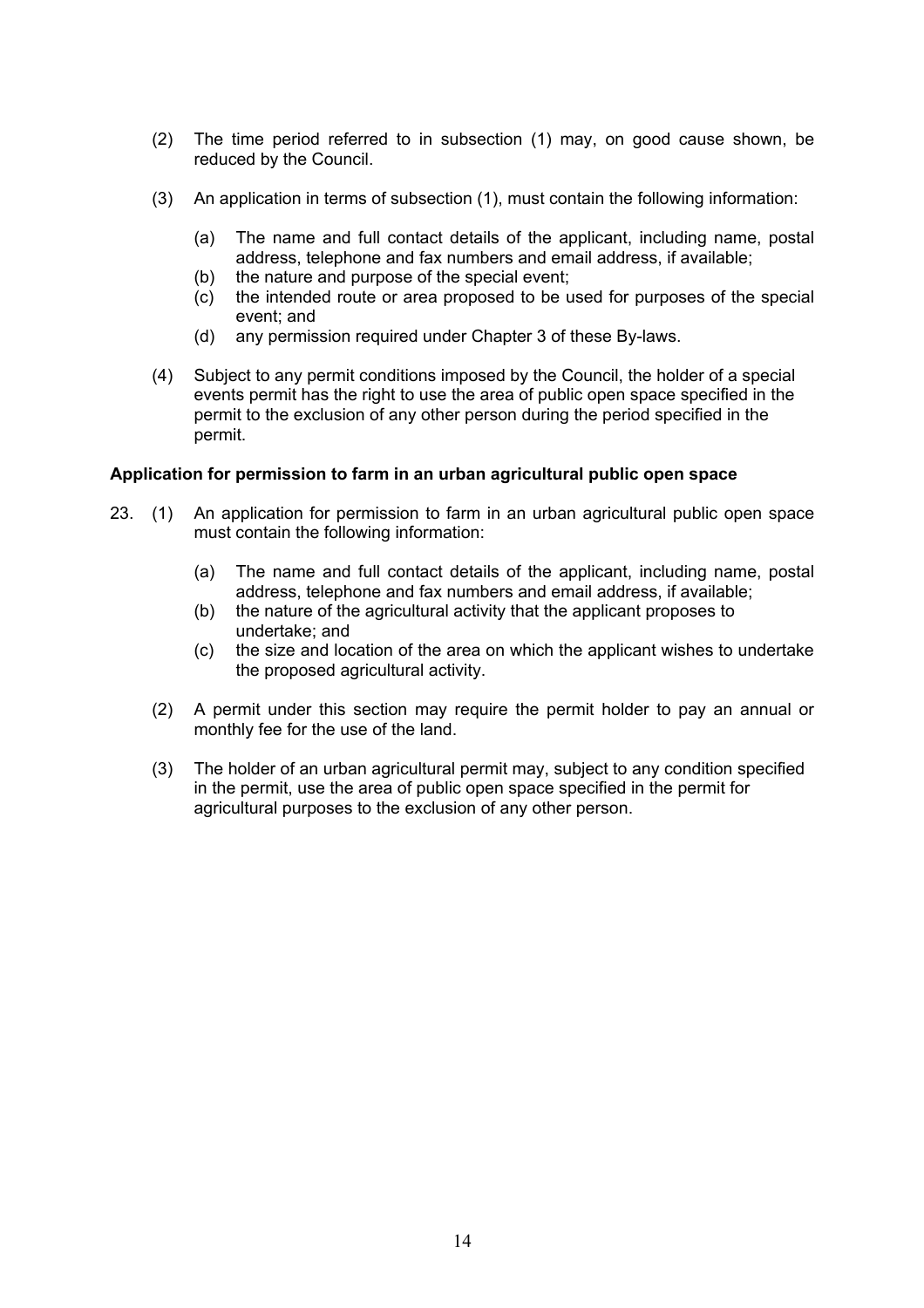### **CO-OPERATIVE MANAGEMENT AGREEMENTS**

#### **Entering into agreements**

- 24. (1) The Council may enter into a written agreement with any organ of State, local community or organization to provide for  $-$ 
	- (a) he co-operative development of any public open space; or
	- (b) the co-operative management of any public open space; and
	- (c) the regulation of human activities within a public open space.
	- (2) The Council may not enter into an agreement in terms of subsection (1) (b) unless it reasonably believes that entering into such an agreement will promote the purpose of these By-laws.
	- (3) The Council must monitor the effectiveness of any agreement entered into in terms of subsection (1), in achieving the purposes for which it was entered into and may cancel the agreement after giving reasonable notice to the other party if the Council has reason to believe that the agreement is not effective, or is inhibiting the attainment of the purpose of these By-laws.

## **CHAPTER 6**

### **TREE PRESERVATION ORDERS**

#### **General**

- <span id="page-15-0"></span>25. (1) If the Council believes that any tree or group of trees in a public open space requires legal protection the Council may issue a tree preservation order in respect of that tree or group of trees.
	- (2) A tree preservation order-
		- (a) must indicate the tree or trees to which it relates; and
		- (b) may provide that any person who cuts, disturbs, damages, destroys, removes, transports, exports, purchases, sells, donates or in any other manner acquires or disposes of the tree or trees to which it relates, commits an offence.
	- (3) The Council must prominently display a copy of a tree preservation order issued within 3 metres of the tree or trees to which the order relates.

### **Procedure**

26. Unless, in the Council's opinion, the issuing of a tree preservation order is required as a matter of urgency, the Council must, before issuing a tree preservation order in terms of section 25-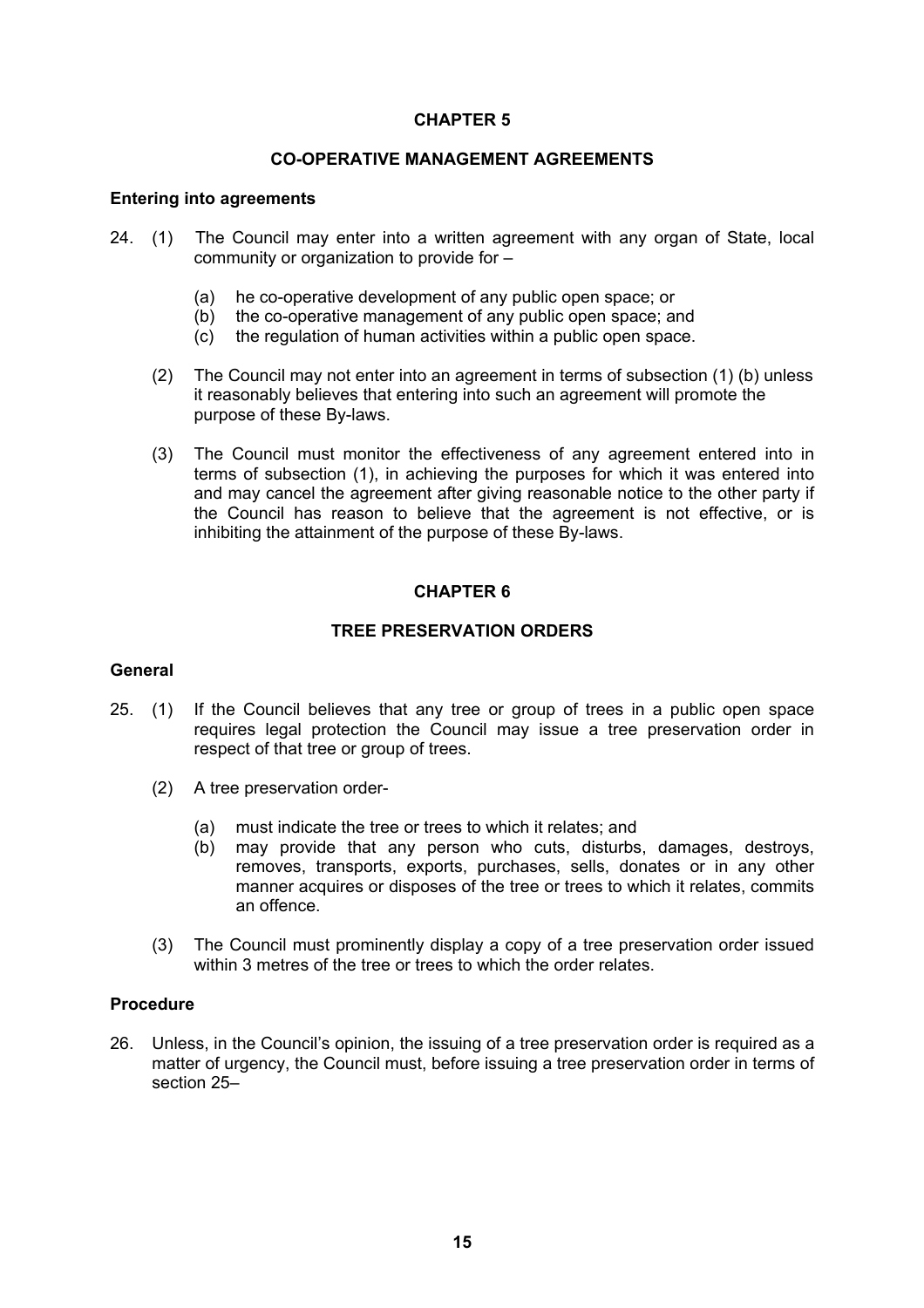- (a) give notice of the proposal to protect the tree or group of trees and invite comments and objections within a specified period, by publishing a notice in the *Provincial Gazette* and in two newspapers circulating in the area in which the tree or group of trees is situated;
- (b) notify any affected organs of State; and
- (c) consider any comments and objections received in response to the notice.

#### **MISCELLANEOUS**

#### **Offences and penalties**

- 27. (1) Any person who  $-$ 
	- (a) contravenes or fails to comply with any provisions of these By-laws;
	- (b) fails to comply with any notice or other document issued or displayed in terms of these By-laws;
	- (c) fails to comply with any lawful instruction given in terms of these By-laws; or
	- (d) obstructs or hinders any authorised official in the execution of his or her duties under these By-laws

is guilty of an offence and liable on conviction to a fine or in default of payment to imprisonment for a period not exceeding six months and in the case of a continuing offence, to a further fine not exceeding R50, or in default of payment to imprisonment not exceeding one day, for every day during the continuance of such offence after a written notice has been issued by the Council and served on the person concerned requiring the discontinuance of such offence.

#### **Repeal**

28. The laws listed in Schedule 1 to these By-laws are hereby repealed.

## **Short Title**

29. These By-laws are called the Public Open Spaces By-laws, 2003.